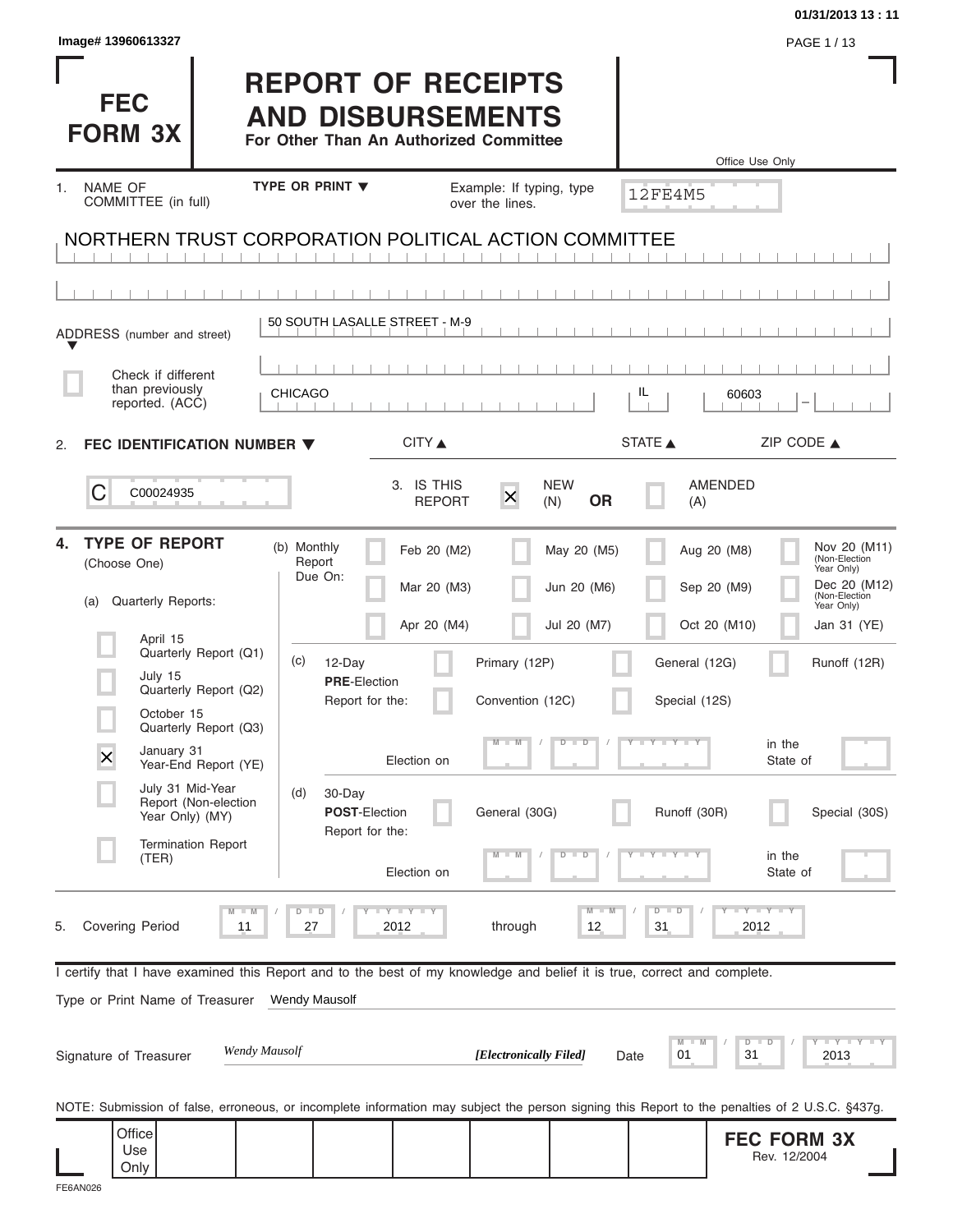### **SUMMARY PAGE OF RECEIPTS AND DISBURSEMENTS**

|    | Image# 13960613328                                                                                  |                                                       |                                                 |
|----|-----------------------------------------------------------------------------------------------------|-------------------------------------------------------|-------------------------------------------------|
|    | FEC Form 3X (Rev. 02/2003)                                                                          | <b>SUMMARY PAGE</b><br>OF RECEIPTS AND DISBURSEMENTS  | Page 2                                          |
|    | Write or Type Committee Name                                                                        |                                                       |                                                 |
|    |                                                                                                     | NORTHERN TRUST CORPORATION POLITICAL ACTION COMMITTEE |                                                 |
|    | Report Covering the Period:<br>From:                                                                | $Y - Y$<br>D<br>Ð<br>27<br>2012<br>11<br>To:          | 31<br>2012<br>12                                |
|    |                                                                                                     | <b>COLUMN A</b><br><b>This Period</b>                 | <b>COLUMN B</b><br><b>Calendar Year-to-Date</b> |
| 6. | Cash on Hand<br>(a)<br>$-\gamma$<br>January 1,<br>2012                                              |                                                       | 39827.05                                        |
|    | (b) Cash on Hand at<br>Beginning of Reporting Period                                                | 7680.05                                               |                                                 |
|    | Total Receipts (from Line 19)<br>(c)                                                                | 2859.00                                               | 22162.00                                        |
|    | Subtotal (add Lines 6(b) and<br>(d)<br>6(c) for Column A and Lines<br>6(a) and 6(c) for Column B)   | 10539.05                                              | 61989.05                                        |
| 7. | Total Disbursements (from Line 31)                                                                  | 4500.00                                               | 55950.00                                        |
| 8. | Cash on Hand at Close of<br><b>Reporting Period</b><br>(subtract Line $7$ from Line $6(d)$ )        | 6039.05                                               | 6039.05                                         |
| 9. | Debts and Obligations Owed TO<br>the Committee (Itemize all on<br>Schedule C and/or Schedule D)     | 0.00                                                  |                                                 |
|    | 10. Debts and Obligations Owed BY<br>the Committee (Itemize all on<br>Schedule C and/or Schedule D) | 0.00                                                  |                                                 |

This committee has qualified as a multicandidate committee. (see FEC FORM 1M)

### **For further information contact:**

Federal Election Commission 999 E Street, NW Washington, DC 20463

Toll Free 800-424-9530 Local 202-694-1100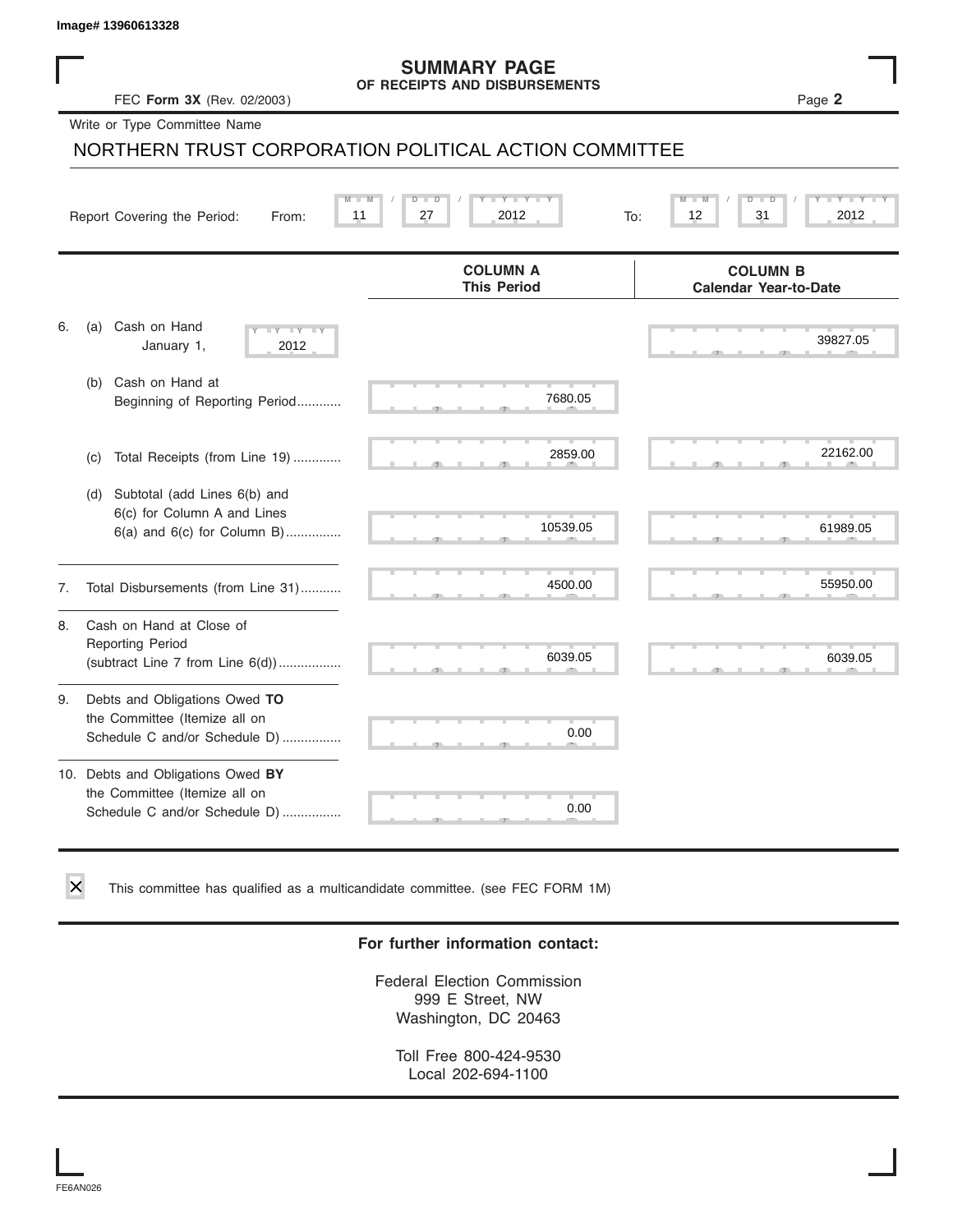|                                                       | <b>DETAILED SUMMARY PAGE</b>                |                                                 |
|-------------------------------------------------------|---------------------------------------------|-------------------------------------------------|
| FEC Form 3X (Rev. 06/2004)                            | of Receipts                                 | Page 3                                          |
| Write or Type Committee Name                          |                                             |                                                 |
| NORTHERN TRUST CORPORATION POLITICAL ACTION COMMITTEE |                                             |                                                 |
|                                                       | <b>LY LY LY</b><br>$D$ $D$                  | <b>TAN TANK</b><br>$M - M$<br>$D$ $D$           |
| Report Covering the Period:<br>11<br>From:            | 2012<br>27<br>To:                           | 12<br>31<br>2012                                |
| I. Receipts                                           | <b>COLUMN A</b><br><b>Total This Period</b> | <b>COLUMN B</b><br><b>Calendar Year-to-Date</b> |
| 11. Contributions (other than loans) From:            |                                             |                                                 |
| Individuals/Persons Other<br>(a)                      |                                             |                                                 |
| <b>Than Political Committees</b>                      | 2060.00                                     | 11050.00                                        |
| Itemized (use Schedule A)<br>(i)                      |                                             |                                                 |
|                                                       | 799.00                                      | 11105.00                                        |
| (iii) TOTAL (add                                      |                                             |                                                 |
| Lines $11(a)(i)$ and $(ii)$                           | 2859.00                                     | 22155.00                                        |
|                                                       |                                             |                                                 |
| Political Party Committees<br>(b)                     | 0.00                                        | 0.00                                            |
| <b>Other Political Committees</b><br>(c)              |                                             |                                                 |
|                                                       | 0.00                                        | 0.00                                            |
| Total Contributions (add Lines<br>(d)                 |                                             |                                                 |
| $11(a)(iii)$ , (b), and (c)) (Carry                   | 2859.00                                     | 22155.00                                        |
| Totals to Line 33, page 5) ▶                          |                                             |                                                 |
| 12. Transfers From Affiliated/Other                   |                                             | 0.00                                            |
|                                                       | 0.00                                        |                                                 |
|                                                       | 0.00                                        | 0.00                                            |
|                                                       |                                             |                                                 |
| 14. Loan Repayments Received                          | 0.00                                        | 0.00                                            |
| 15. Offsets To Operating Expenditures                 |                                             |                                                 |
| (Refunds, Rebates, etc.)                              |                                             |                                                 |
| (Carry Totals to Line 37, page 5)                     | 0.00                                        | 3.00                                            |
| 16. Refunds of Contributions Made                     |                                             |                                                 |
| to Federal Candidates and Other                       |                                             |                                                 |
| Political Committees                                  | 0.00                                        | 0.00                                            |
| 17. Other Federal Receipts                            |                                             |                                                 |
| (Dividends, Interest, etc.)                           | 0.00                                        | 4.00                                            |
| 18. Transfers from Non-Federal and Levin Funds        |                                             |                                                 |
| (a) Non-Federal Account                               | 0.00                                        |                                                 |
|                                                       |                                             | 0.00                                            |
|                                                       | 0.00                                        |                                                 |
| (b) Levin Funds (from Schedule H5)                    |                                             | 0.00                                            |
| (c) Total Transfers (add $18(a)$ and $18(b)$ )        | 0.00                                        | 0.00                                            |
|                                                       |                                             |                                                 |
| 19. Total Receipts (add Lines 11(d),                  |                                             |                                                 |
| 12, 13, 14, 15, 16, 17, and 18(c)) ▶                  | 2859.00                                     | 22162.00                                        |
| 20. Total Federal Receipts                            |                                             |                                                 |
| (subtract Line 18(c) from Line 19)  ▶                 | 2859.00                                     | 22162.00                                        |
|                                                       |                                             |                                                 |

I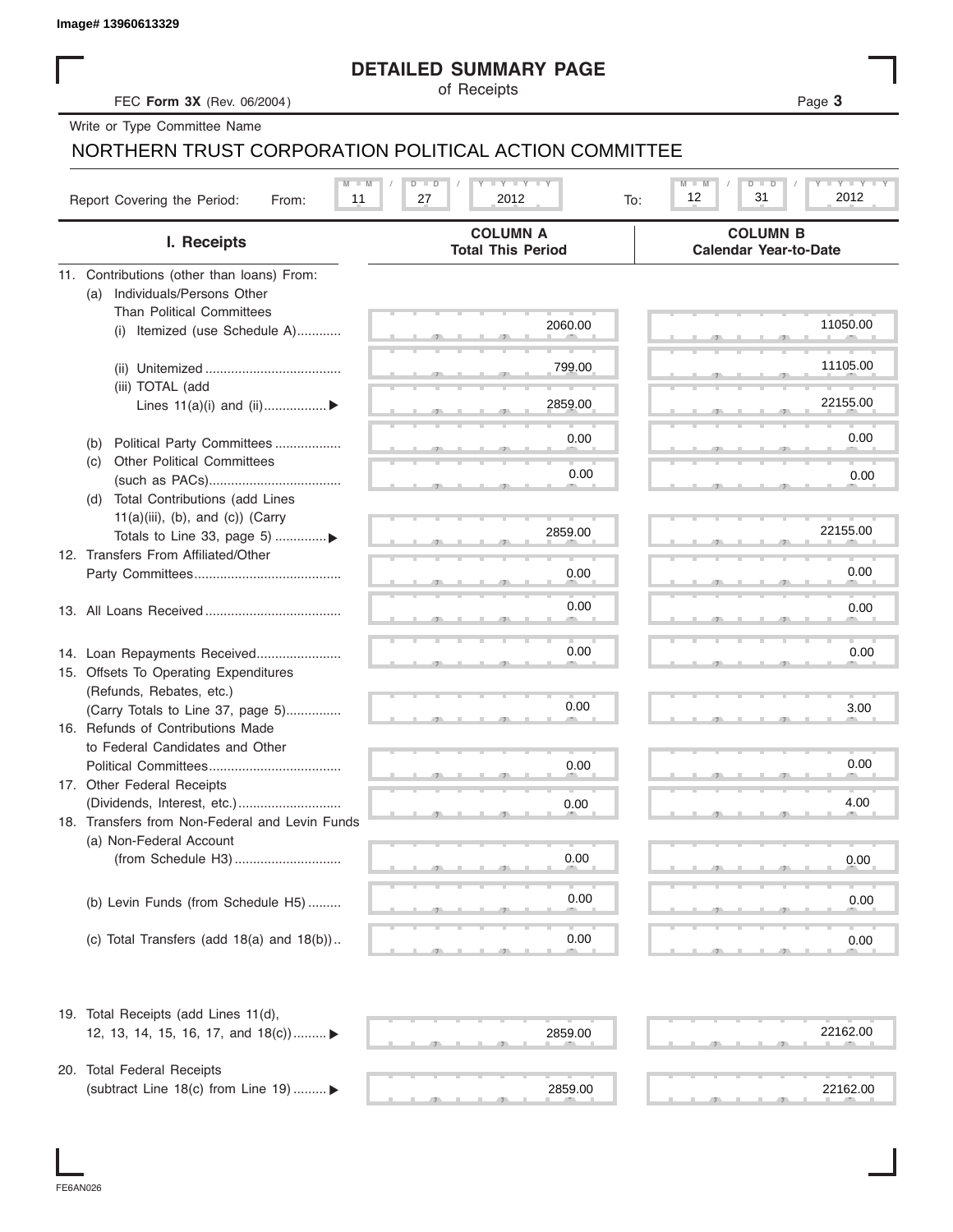## **DETAILED SUMMARY PAGE**

|     |                                                                                              | of Disbursements                            |                                                 |
|-----|----------------------------------------------------------------------------------------------|---------------------------------------------|-------------------------------------------------|
|     | FEC Form 3X (Rev. 02/2003)                                                                   |                                             | Page 4                                          |
|     | <b>II. Disbursements</b>                                                                     | <b>COLUMN A</b><br><b>Total This Period</b> | <b>COLUMN B</b><br><b>Calendar Year-to-Date</b> |
|     | 21. Operating Expenditures:<br>(a) Allocated Federal/Non-Federal                             |                                             |                                                 |
|     | Activity (from Schedule H4)                                                                  |                                             |                                                 |
|     | Federal Share<br>(i)                                                                         | 0.00                                        | 0.00                                            |
|     | Non-Federal Share<br>(ii)                                                                    | 0.00                                        | 0.00                                            |
|     | (b) Other Federal Operating                                                                  |                                             |                                                 |
|     |                                                                                              | 2500.00                                     | 35000.00                                        |
|     | (c) Total Operating Expenditures                                                             |                                             |                                                 |
|     | (add 21(a)(i), (a)(ii), and (b))                                                             | 2500.00                                     | 35000.00                                        |
|     | 22. Transfers to Affiliated/Other Party                                                      |                                             |                                                 |
|     |                                                                                              | 0.00                                        | 0.00                                            |
|     | 23. Contributions to<br>Federal Candidates/Committees                                        |                                             |                                                 |
|     | and Other Political Committees                                                               | 0.00                                        | 0.00                                            |
|     | 24. Independent Expenditures                                                                 | 0.00                                        | 0.00                                            |
|     | 25. Coordinated Party Expenditures                                                           |                                             |                                                 |
|     | $(2 \text{ U.S.C. } $441a(d))$                                                               | 0.00                                        | 0.00                                            |
|     |                                                                                              |                                             |                                                 |
|     |                                                                                              | 0.00                                        | 0.00                                            |
|     |                                                                                              |                                             |                                                 |
|     |                                                                                              | 0.00                                        | 0.00                                            |
| (a) | 28. Refunds of Contributions To:                                                             |                                             |                                                 |
|     | Individuals/Persons Other<br>Than Political Committees                                       | 0.00                                        | 0.00                                            |
|     |                                                                                              |                                             |                                                 |
| (b) | Political Party Committees                                                                   | 0.00                                        | 0.00                                            |
| (c) | <b>Other Political Committees</b>                                                            |                                             | 0.00                                            |
|     |                                                                                              | 0.00                                        |                                                 |
| (d) | <b>Total Contribution Refunds</b>                                                            |                                             |                                                 |
|     | (add Lines 28(a), (b), and (c))                                                              | 0.00                                        | 0.00                                            |
|     |                                                                                              |                                             |                                                 |
|     | 29. Other Disbursements                                                                      | 2000.00                                     | 20950.00                                        |
|     |                                                                                              |                                             |                                                 |
|     | 30. Federal Election Activity (2 U.S.C. §431(20))<br>(a) Allocated Federal Election Activity |                                             |                                                 |
|     | (from Schedule H6)                                                                           |                                             |                                                 |
|     |                                                                                              | 0.00                                        | 0.00                                            |
|     |                                                                                              |                                             |                                                 |
|     |                                                                                              | 0.00                                        | 0.00                                            |
|     | (b) Federal Election Activity Paid Entirely                                                  |                                             |                                                 |
|     | With Federal Funds                                                                           | 0.00                                        | 0.00                                            |
| (C) | Total Federal Election Activity (add                                                         |                                             |                                                 |
|     | Lines $30(a)(i)$ , $30(a)(ii)$ and $30(b))$                                                  | 0.00                                        | 0.00                                            |
|     |                                                                                              |                                             |                                                 |
|     | 31. Total Disbursements (add Lines 21(c), 22,                                                |                                             |                                                 |
|     | 23, 24, 25, 26, 27, 28(d), 29 and 30(c))                                                     | 4500.00                                     | 55950.00                                        |
|     | 32. Total Federal Disbursements                                                              |                                             |                                                 |
|     | (subtract Line 21(a)(ii) and Line 30(a)(ii)                                                  |                                             |                                                 |
|     |                                                                                              | 4500.00                                     | 55950.00                                        |

FE6AN026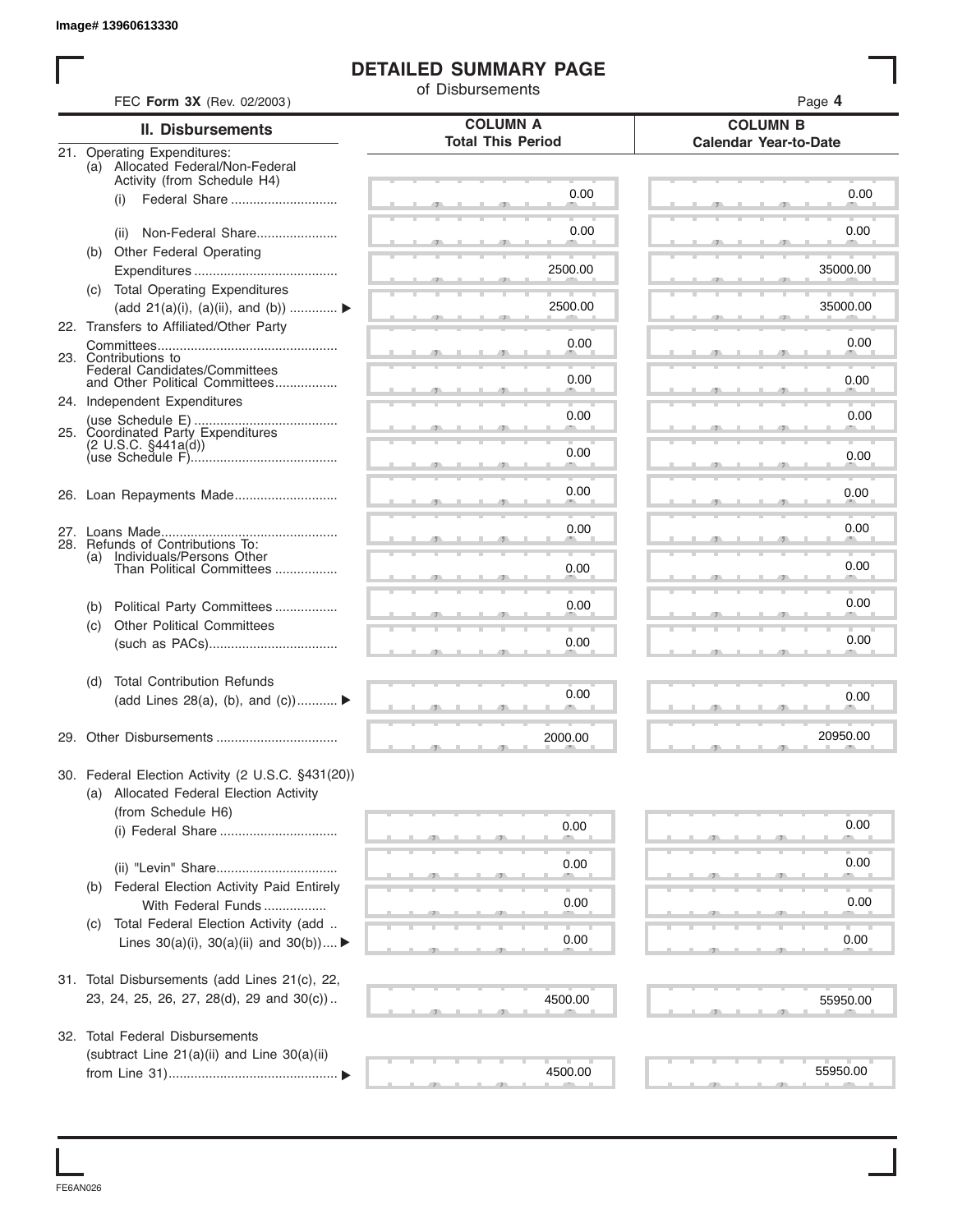## **DETAILED SUMMARY PAGE**

| FEC Form 3X (Rev. 02/2003)                                                     | <b>DETAILED SUMMARY PAGE</b><br>of Disbursements | Page 5                                          |
|--------------------------------------------------------------------------------|--------------------------------------------------|-------------------------------------------------|
| III. Net Contributions/Operating Ex-<br>penditures                             | <b>COLUMN A</b><br><b>Total This Period</b>      | <b>COLUMN B</b><br><b>Calendar Year-to-Date</b> |
| Total Contributions (other than loans)<br>33.                                  | 2859.00                                          | 22155.00                                        |
| 34. Total Contribution Refunds                                                 | 0.00                                             | 0.00                                            |
| Net Contributions (other than loans)<br>35.<br>(subtract Line 34 from Line 33) | 2859.00                                          | 22155.00                                        |
| 36. Total Federal Operating Expenditures<br>(add Line 21(a)(i) and Line 21(b)) | 2500.00                                          | 35000.00                                        |
| 37. Offsets to Operating Expenditures                                          | 0.00                                             | 3.00                                            |
| 38. Net Operating Expenditures                                                 | 2500.00                                          | 34997.00                                        |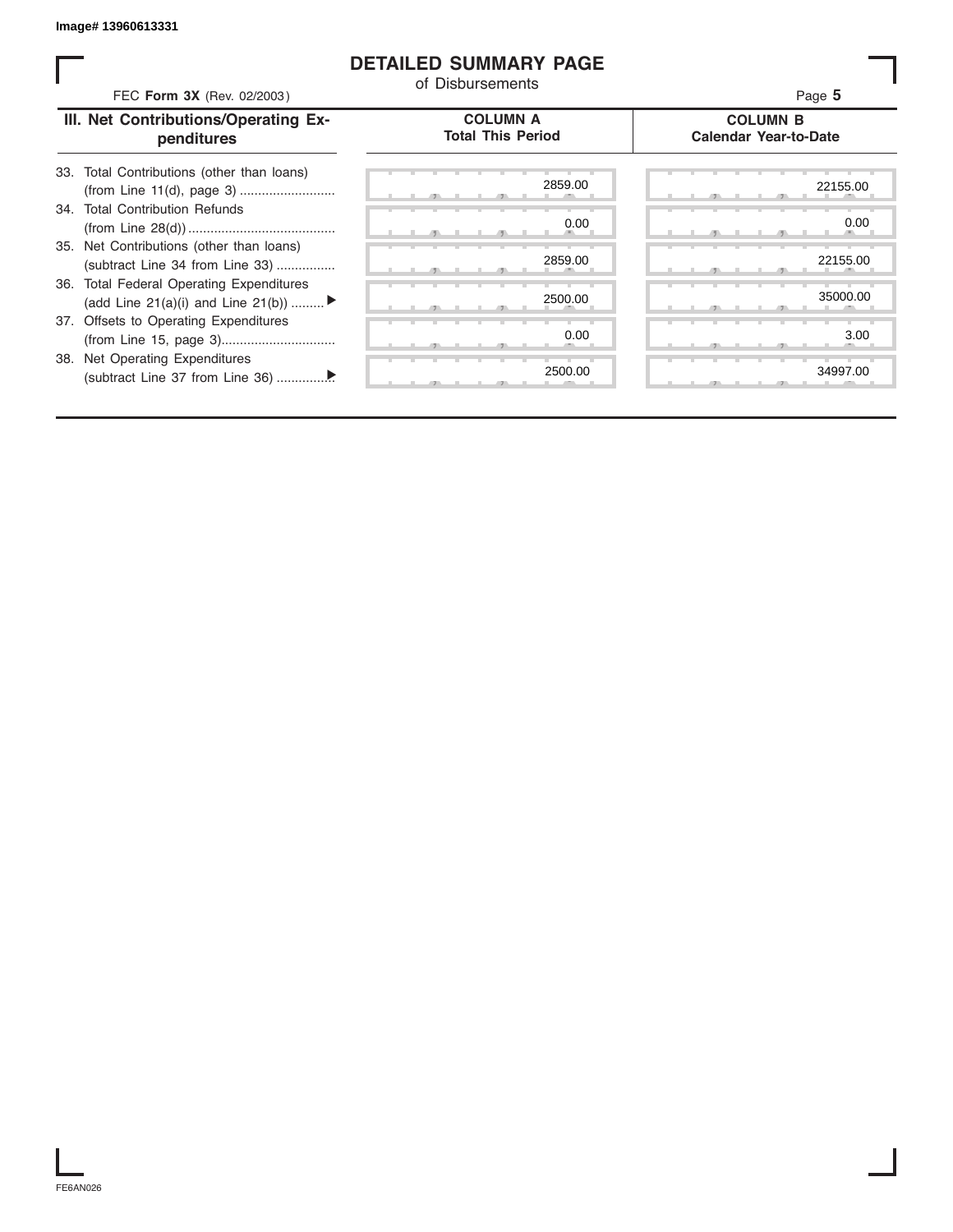# **SCHEDULE A (FEC Form 3X) ITEMIZED RECEIPTS**

| Use separate schedule(s) |
|--------------------------|
| for each category of the |
| Detailed Summary Page    |

FOR LINE NUMBER: | PAGE 6 OF

| SCHEDULE A (FEC Form 3X)                                                             |                      | Use separate schedule(s)                          | FOR LINE NUMBER:<br>PAGE<br>6<br>OF<br>13<br>(check only one)                                                                                                                                                                                                                           |
|--------------------------------------------------------------------------------------|----------------------|---------------------------------------------------|-----------------------------------------------------------------------------------------------------------------------------------------------------------------------------------------------------------------------------------------------------------------------------------------|
| <b>ITEMIZED RECEIPTS</b>                                                             |                      | for each category of the<br>Detailed Summary Page | $X$ 11a<br>11 <sub>b</sub><br>12<br>11c<br>13<br>14<br>15<br>16<br>17                                                                                                                                                                                                                   |
|                                                                                      |                      |                                                   | Any information copied from such Reports and Statements may not be sold or used by any person for the purpose of soliciting contributions<br>or for commercial purposes, other than using the name and address of any political committee to solicit contributions from such committee. |
| NAME OF COMMITTEE (In Full)<br>NORTHERN TRUST CORPORATION POLITICAL ACTION COMMITTEE |                      |                                                   |                                                                                                                                                                                                                                                                                         |
| Full Name (Last, First, Middle Initial)<br>Aileen Brennan Blake<br>А.                |                      |                                                   | Date of Receipt<br>$M - M$<br>$Y = Y +$<br>$D$ $D$<br>12<br>2012<br>14<br>Transaction ID: SA11AI.11596                                                                                                                                                                                  |
| Mailing Address 1909 W. Melrose St.<br>City<br><b>State</b><br>Zip Code              |                      |                                                   |                                                                                                                                                                                                                                                                                         |
| Chicago                                                                              | IL                   | 60657                                             | Amount of Each Receipt this Period                                                                                                                                                                                                                                                      |
| FEC ID number of contributing<br>federal political committee.                        | $\mathsf C$          |                                                   | 100.00                                                                                                                                                                                                                                                                                  |
| Name of Employer<br>Northern Trust Company                                           | Occupation<br>Banker |                                                   |                                                                                                                                                                                                                                                                                         |
| Receipt For:<br>General<br>Primary<br>Other (specify) $\blacktriangledown$           |                      | Aggregate Year-to-Date ▼<br>400.00<br>$-7$        |                                                                                                                                                                                                                                                                                         |
| Full Name (Last, First, Middle Initial)<br><b>B.</b> John C Canty                    |                      |                                                   |                                                                                                                                                                                                                                                                                         |
| Mailing Address 12802 W Sanctuary Lane                                               |                      |                                                   | $M - M$<br>D<br>$\Box$<br>12<br>2012<br>14                                                                                                                                                                                                                                              |
| City<br>Lake Bluff                                                                   | <b>State</b><br>IL   | Zip Code<br>60044                                 | Transaction ID: SA11AI.11600<br>Amount of Each Receipt this Period                                                                                                                                                                                                                      |
| FEC ID number of contributing<br>federal political committee.                        | C                    |                                                   | 100.00                                                                                                                                                                                                                                                                                  |
| Name of Employer<br>The Northern Trust Co.                                           | Occupation<br>Banker |                                                   |                                                                                                                                                                                                                                                                                         |
| Receipt For:                                                                         |                      | Aggregate Year-to-Date ▼                          |                                                                                                                                                                                                                                                                                         |
| General<br>Primary<br>Other (specify) $\blacktriangledown$                           |                      | 380.00                                            |                                                                                                                                                                                                                                                                                         |
| Full Name (Last, First, Middle Initial)<br>C. John Couzens                           |                      |                                                   | Date of Receipt                                                                                                                                                                                                                                                                         |
| Mailing Address 28 Crestmoor Drive                                                   |                      |                                                   | $Y - Y - Y - Y$<br>$M - M$<br>$D$ $D$<br>12<br>14<br>2012                                                                                                                                                                                                                               |
| City<br>Denver                                                                       | <b>State</b><br>CO   | Zip Code<br>80220                                 | Transaction ID: SA11AI.11602                                                                                                                                                                                                                                                            |
| FEC ID number of contributing<br>federal political committee.                        | C                    |                                                   | Amount of Each Receipt this Period<br>100.00                                                                                                                                                                                                                                            |
| Name of Employer                                                                     | Occupation           |                                                   |                                                                                                                                                                                                                                                                                         |
| Northern Trust                                                                       | Banker               |                                                   |                                                                                                                                                                                                                                                                                         |
| Receipt For:<br>Primary<br>General<br>Other (specify) $\overline{\mathbf{v}}$        |                      | Aggregate Year-to-Date ▼<br>500.00                |                                                                                                                                                                                                                                                                                         |
|                                                                                      |                      |                                                   | 300.00                                                                                                                                                                                                                                                                                  |
|                                                                                      |                      |                                                   |                                                                                                                                                                                                                                                                                         |

FEC **Schedule A (Form 3X)** Rev. 02/2003

S S S , , .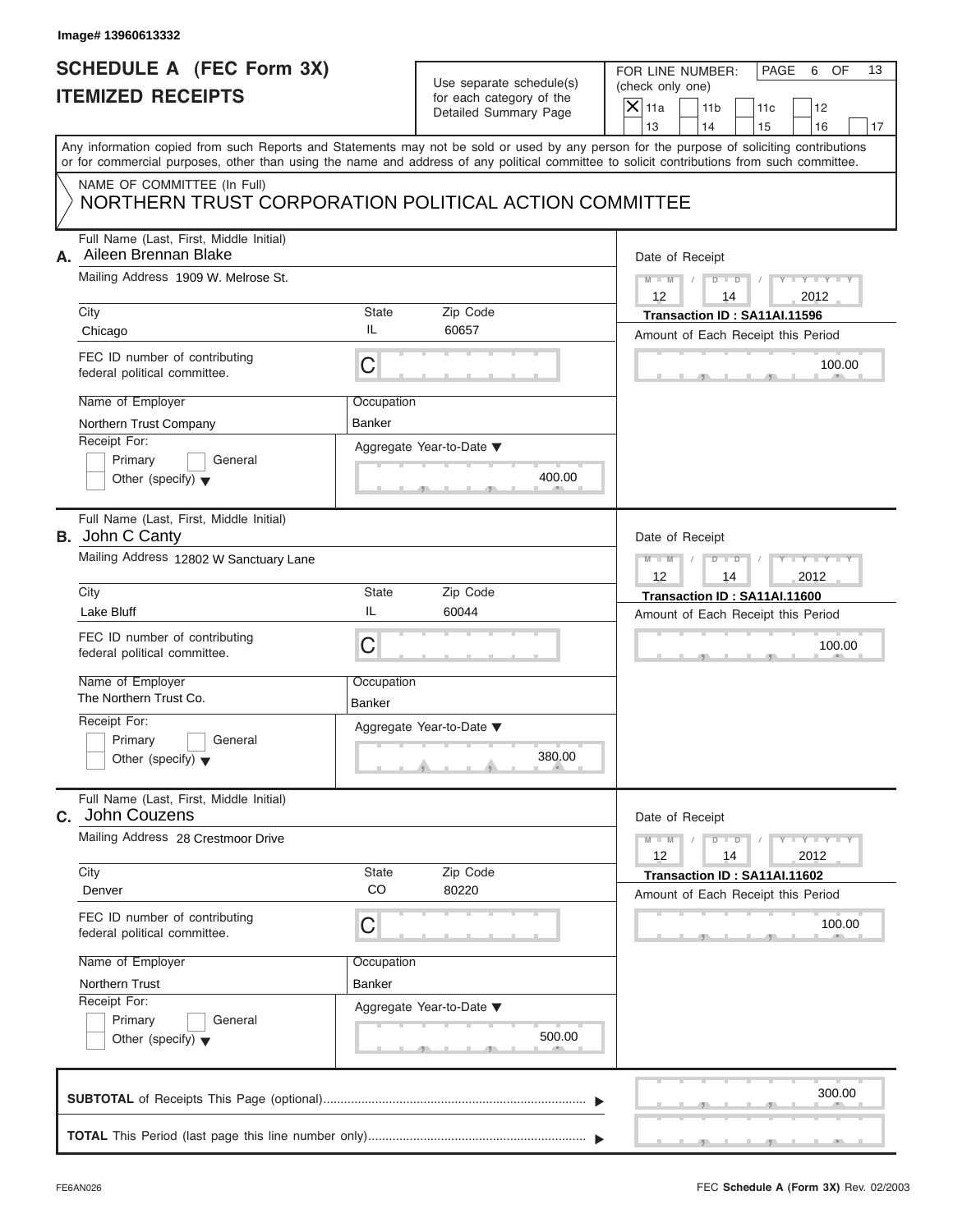## **SCHEDULE A (FEC Form 3X) ITEMIZED RECEIPTS**

| Use separate schedule(s) |
|--------------------------|
| for each category of the |
| Detailed Summary Page    |

| SCHEDULE A (FEC Form 3X)<br><b>ITEMIZED RECEIPTS</b>                                                                                                                                                                                                                                                                                                                            | Use separate schedule(s)<br>for each category of the<br>Detailed Summary Page                                       | FOR LINE NUMBER:<br>PAGE<br>OF<br>13<br>7<br>(check only one)<br>$X$ 11a<br>11 <sub>b</sub><br>12<br>11c                                                      |
|---------------------------------------------------------------------------------------------------------------------------------------------------------------------------------------------------------------------------------------------------------------------------------------------------------------------------------------------------------------------------------|---------------------------------------------------------------------------------------------------------------------|---------------------------------------------------------------------------------------------------------------------------------------------------------------|
| Any information copied from such Reports and Statements may not be sold or used by any person for the purpose of soliciting contributions<br>or for commercial purposes, other than using the name and address of any political committee to solicit contributions from such committee.<br>NAME OF COMMITTEE (In Full)<br>NORTHERN TRUST CORPORATION POLITICAL ACTION COMMITTEE |                                                                                                                     | 13<br>14<br>15<br>16<br>17                                                                                                                                    |
| Full Name (Last, First, Middle Initial)<br>A. Kelly K. Dibble<br>Mailing Address 11601 Falls Road<br>City<br>Potomac<br>FEC ID number of contributing<br>C<br>federal political committee.<br>Name of Employer<br>Northern Trust<br>Receipt For:<br>Primary<br>General<br>Other (specify) $\blacktriangledown$                                                                  | <b>State</b><br>Zip Code<br><b>MD</b><br>20854<br>Occupation<br><b>Banker</b><br>Aggregate Year-to-Date ▼<br>400.00 | Date of Receipt<br>$Y - Y - Y$<br>$M - M$ /<br>$D$ $D$<br>12<br>2012<br>14<br>Transaction ID: SA11AI.11603<br>Amount of Each Receipt this Period<br>100.00    |
| Full Name (Last, First, Middle Initial)<br><b>B.</b> Marguerite Griffin<br>Mailing Address 8053 S. St. Lawrence<br>City<br>IL<br>Chicago<br>FEC ID number of contributing<br>C<br>federal political committee.<br>Name of Employer<br>Northern Trust<br><b>Banker</b><br>Receipt For:<br>General<br>Primary<br>Other (specify) $\blacktriangledown$                             | Zip Code<br><b>State</b><br>60619<br>Occupation<br>Aggregate Year-to-Date ▼<br>320.00<br>æ.                         | Date of Receipt<br>$M - M$<br>$D - D$<br>$Y - Y - I$<br>12<br>2012<br>14<br>Transaction ID: SA11AI.11609<br>Amount of Each Receipt this Period<br>80.00       |
| Full Name (Last, First, Middle Initial)<br><b>Brian Heilman</b><br>C.<br>Mailing Address 6451 31st Street NW<br>City<br>Washington<br>FEC ID number of contributing<br>$\mathsf C$<br>federal political committee.<br>Name of Employer<br>Northern Trust<br>Receipt For:<br>Primary<br>General<br>Other (specify) $\blacktriangledown$                                          | Zip Code<br><b>State</b><br>DC<br>20015<br>Occupation<br>Banker<br>Aggregate Year-to-Date ▼<br>600.00               | Date of Receipt<br><b>THEY THEY</b><br>$M - M$<br>$D$ $D$<br>12<br>14<br>2012<br>Transaction ID: SA11AI.11611<br>Amount of Each Receipt this Period<br>200.00 |
|                                                                                                                                                                                                                                                                                                                                                                                 |                                                                                                                     | 380.00                                                                                                                                                        |

 $S = 1 - 1 - 2$ 

FOR LINE NUMBER: | PAGE 7 OF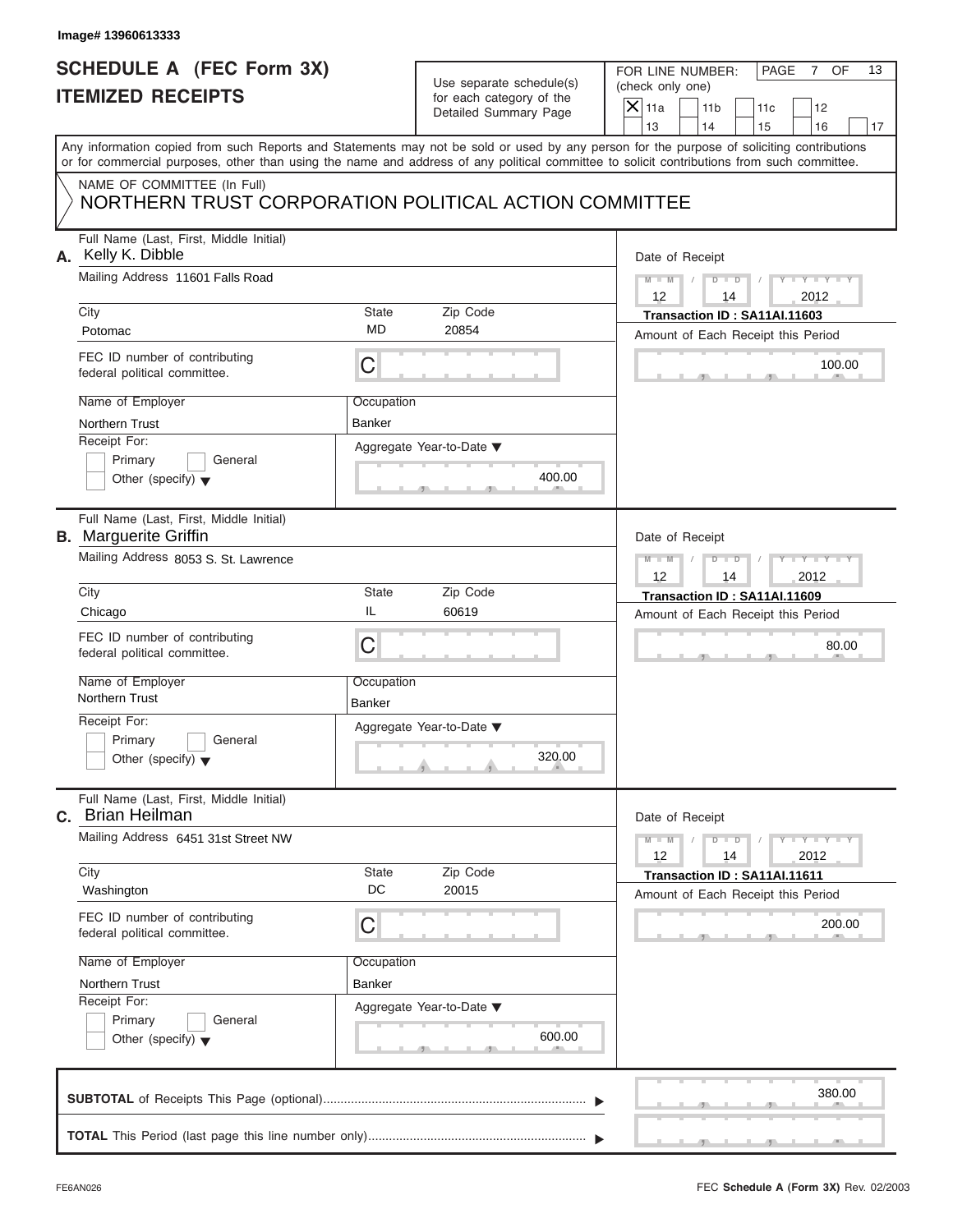# **SCHEDULE A (FEC Form 3X) ITEMIZED RECEIPTS**

| Use separate schedule(s) |
|--------------------------|
| for each category of the |
| Detailed Summary Page    |

FOR LINE NUMBER: | PAGE 8 OF

| SCHEDULE A (FEC Form 3X)<br><b>ITEMIZED RECEIPTS</b>                                                                                                                                                                                                                                    |                             | Use separate schedule(s)<br>for each category of the | FOR LINE NUMBER:<br>PAGE<br>8<br>OF<br>13<br>(check only one)                  |  |  |
|-----------------------------------------------------------------------------------------------------------------------------------------------------------------------------------------------------------------------------------------------------------------------------------------|-----------------------------|------------------------------------------------------|--------------------------------------------------------------------------------|--|--|
|                                                                                                                                                                                                                                                                                         |                             | Detailed Summary Page                                | $\mathsf{X}$ 11a<br>11 <sub>b</sub><br>12<br>11c<br>13<br>14<br>15<br>16<br>17 |  |  |
| Any information copied from such Reports and Statements may not be sold or used by any person for the purpose of soliciting contributions<br>or for commercial purposes, other than using the name and address of any political committee to solicit contributions from such committee. |                             |                                                      |                                                                                |  |  |
| NAME OF COMMITTEE (In Full)<br>NORTHERN TRUST CORPORATION POLITICAL ACTION COMMITTEE                                                                                                                                                                                                    |                             |                                                      |                                                                                |  |  |
| Full Name (Last, First, Middle Initial)<br>Donald A Kress<br>А.                                                                                                                                                                                                                         |                             |                                                      | Date of Receipt                                                                |  |  |
| Mailing Address 6445 SW 133 Drive<br>Zip Code<br>City<br><b>State</b>                                                                                                                                                                                                                   |                             |                                                      | $M - M$ /<br>$Y = Y = Y$<br>$D$ $D$<br>12<br>2012<br>14                        |  |  |
| Miami                                                                                                                                                                                                                                                                                   | <b>FL</b>                   | 33156                                                | Transaction ID: SA11AI.11615<br>Amount of Each Receipt this Period             |  |  |
| FEC ID number of contributing<br>federal political committee.                                                                                                                                                                                                                           | $\mathsf C$                 |                                                      | 80.00                                                                          |  |  |
| Name of Employer<br><b>Northern Trust</b>                                                                                                                                                                                                                                               | Occupation<br><b>Banker</b> |                                                      |                                                                                |  |  |
| Receipt For:<br>Primary<br>General<br>Other (specify) $\blacktriangledown$                                                                                                                                                                                                              |                             | Aggregate Year-to-Date ▼<br>320.00<br>$-9 -$         |                                                                                |  |  |
| Full Name (Last, First, Middle Initial)<br><b>B.</b> Lisa Miller                                                                                                                                                                                                                        |                             |                                                      |                                                                                |  |  |
| Mailing Address 540 Kelton Ave                                                                                                                                                                                                                                                          |                             |                                                      | $M - M$<br>$Y - Y$<br>$D$ $D$<br>12<br>2012<br>14                              |  |  |
| City                                                                                                                                                                                                                                                                                    | <b>State</b>                | Zip Code                                             | Transaction ID: SA11AI.11619                                                   |  |  |
| Los Angeles                                                                                                                                                                                                                                                                             | CA                          | 90024                                                | Amount of Each Receipt this Period                                             |  |  |
| FEC ID number of contributing<br>federal political committee.                                                                                                                                                                                                                           | C                           |                                                      | 60.00                                                                          |  |  |
| Name of Employer<br>Northern Trust                                                                                                                                                                                                                                                      | Occupation<br>Banker        |                                                      |                                                                                |  |  |
| Receipt For:                                                                                                                                                                                                                                                                            |                             | Aggregate Year-to-Date ▼                             |                                                                                |  |  |
| General<br>Primary<br>Other (specify) $\blacktriangledown$                                                                                                                                                                                                                              |                             | 240.00<br><u>. a</u>                                 |                                                                                |  |  |
| Full Name (Last, First, Middle Initial)<br><b>c.</b> Sally Parnell Miller                                                                                                                                                                                                               |                             |                                                      | Date of Receipt                                                                |  |  |
| Mailing Address 3511 Ellwinn Lane SE                                                                                                                                                                                                                                                    |                             |                                                      | $M - M$<br>$T - Y = -Y - T - Y$<br>$D$ $D$<br>12<br>14<br>2012                 |  |  |
| City<br>Cedar Rapids                                                                                                                                                                                                                                                                    | <b>State</b><br>ΙA          | Zip Code<br>52403                                    | Transaction ID: SA11AI.11622<br>Amount of Each Receipt this Period             |  |  |
| FEC ID number of contributing<br>federal political committee.                                                                                                                                                                                                                           | C                           |                                                      | 80.00                                                                          |  |  |
| Name of Employer                                                                                                                                                                                                                                                                        | Occupation                  |                                                      |                                                                                |  |  |
| Northern Trust                                                                                                                                                                                                                                                                          | Banker                      |                                                      |                                                                                |  |  |
| Receipt For:<br>Primary<br>General<br>Other (specify) $\blacktriangledown$                                                                                                                                                                                                              |                             | Aggregate Year-to-Date ▼<br>240.00                   |                                                                                |  |  |
|                                                                                                                                                                                                                                                                                         |                             |                                                      | 220.00                                                                         |  |  |
|                                                                                                                                                                                                                                                                                         |                             |                                                      |                                                                                |  |  |

FEC **Schedule A (Form 3X)** Rev. 02/2003

J.

S S S , , .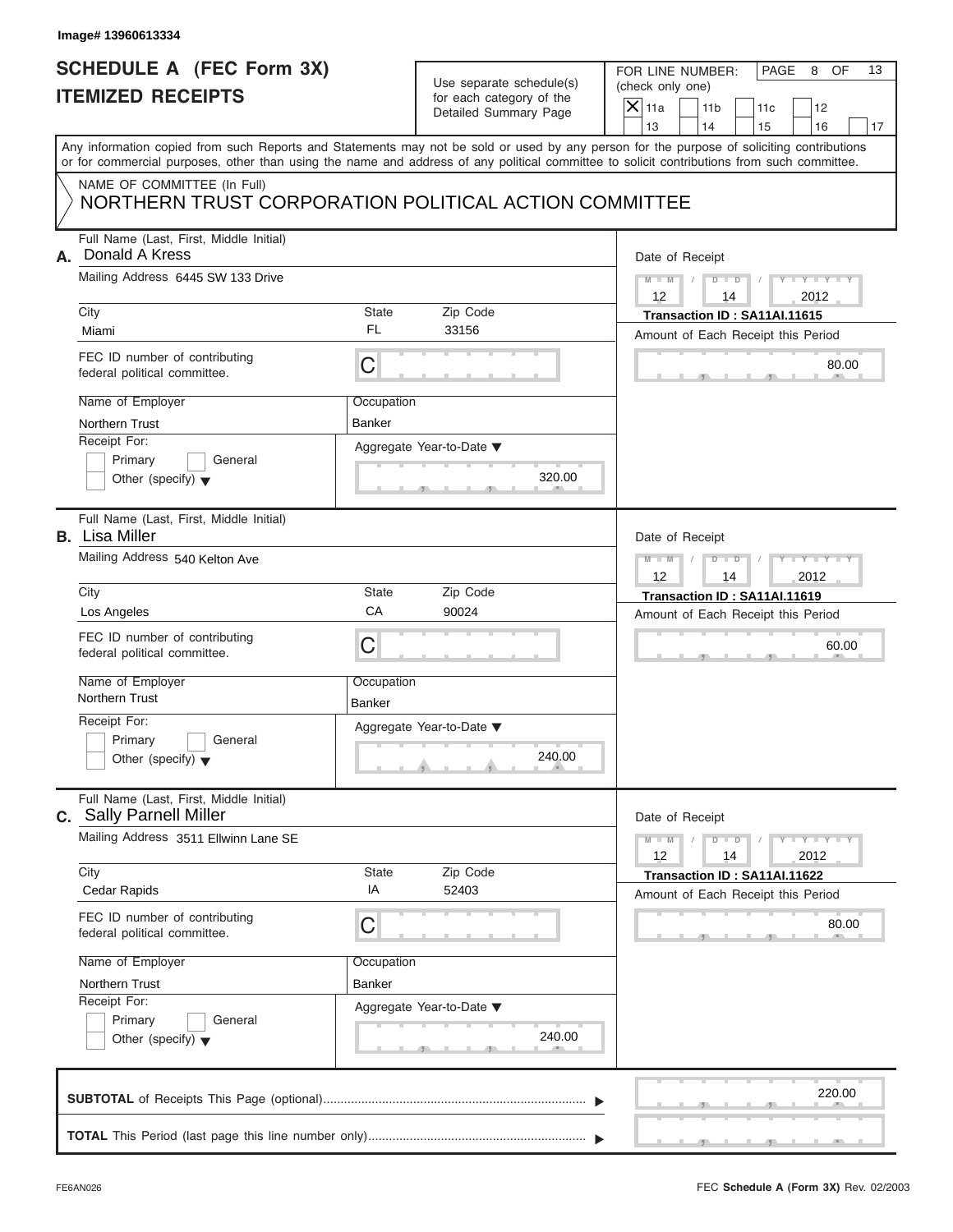## **SCHEDULE A (FEC Form 3X) ITEMIZED RECEIPTS**

FOR LINE NUMBER: PAGE 9 OF<br>(check only one)

|    | SCHEDULE A (FEC Form 3X)<br><b>ITEMIZED RECEIPTS</b>                                                                                                                                                                                                                                    |                             | Use separate schedule(s)<br>for each category of the | FOR LINE NUMBER:<br>PAGE<br>9<br>OF<br>13<br>(check only one)                                                                                         |
|----|-----------------------------------------------------------------------------------------------------------------------------------------------------------------------------------------------------------------------------------------------------------------------------------------|-----------------------------|------------------------------------------------------|-------------------------------------------------------------------------------------------------------------------------------------------------------|
|    |                                                                                                                                                                                                                                                                                         |                             | Detailed Summary Page                                | $\overline{\mathsf{x}}$<br>11a<br>11 <sub>b</sub><br>12<br>11c<br>13<br>14<br>15<br>16<br>17                                                          |
|    | Any information copied from such Reports and Statements may not be sold or used by any person for the purpose of soliciting contributions<br>or for commercial purposes, other than using the name and address of any political committee to solicit contributions from such committee. |                             |                                                      |                                                                                                                                                       |
|    | NAME OF COMMITTEE (In Full)<br>NORTHERN TRUST CORPORATION POLITICAL ACTION COMMITTEE                                                                                                                                                                                                    |                             |                                                      |                                                                                                                                                       |
| А. | Full Name (Last, First, Middle Initial)<br><b>Andrew Paciocco</b><br>Mailing Address 6129 Paseo La Vista<br>City<br><b>Woodland Hills</b><br>FEC ID number of contributing<br>federal political committee.                                                                              | <b>State</b><br>CA<br>C     | Zip Code<br>91367                                    | Date of Receipt<br>$M - M$<br>D<br>$\Box$<br>12<br>2012<br>14<br>Transaction ID: SA11AI.11624<br>Amount of Each Receipt this Period<br>80.00          |
|    | Name of Employer<br>Northern Trust<br>Receipt For:<br>General<br>Primary<br>Other (specify) $\blacktriangledown$                                                                                                                                                                        | Occupation<br><b>Banker</b> | Aggregate Year-to-Date ▼<br>320.00<br>$-9$           |                                                                                                                                                       |
|    | Full Name (Last, First, Middle Initial)<br><b>B.</b> Brett Rees<br>Mailing Address 1742 North Drive<br>City<br>Sarasota<br>FEC ID number of contributing<br>federal political committee.                                                                                                | <b>State</b><br>FL<br>C     | Zip Code<br>34239                                    | Date of Receipt<br>$-Y$<br>$M - M$<br>$\Box$<br>ъ<br>12<br>2012<br>14<br>Transaction ID: SA11AI.11626<br>Amount of Each Receipt this Period<br>100.00 |
|    | Name of Employer<br>Northern Trust of Florida<br>Receipt For:<br>Primary<br>General<br>Other (specify) $\blacktriangledown$                                                                                                                                                             | Occupation<br><b>Banker</b> | Aggregate Year-to-Date ▼<br>220.00<br>- 10           |                                                                                                                                                       |
| C. | Full Name (Last, First, Middle Initial)<br>Duane S Rocheleau<br>Mailing Address 812 Alamosa Ct<br>City                                                                                                                                                                                  | <b>State</b>                | Zip Code                                             | Date of Receipt<br>$Y = Y$<br>$M - M$<br>D<br>$\overline{D}$<br>12<br>14<br>2012<br>Transaction ID: SA11AI.11627                                      |
|    | Naperville<br>FEC ID number of contributing<br>federal political committee.                                                                                                                                                                                                             | IL<br>$\mathsf C$           | 60565                                                | Amount of Each Receipt this Period<br>100.00                                                                                                          |
|    | Name of Employer<br>The Northern Trust Co.<br>Receipt For:<br>Primary<br>General<br>Other (specify) $\blacktriangledown$                                                                                                                                                                | Occupation<br>Banker        | Aggregate Year-to-Date ▼<br>400.00                   |                                                                                                                                                       |
|    |                                                                                                                                                                                                                                                                                         |                             |                                                      | 280.00                                                                                                                                                |
|    |                                                                                                                                                                                                                                                                                         |                             |                                                      |                                                                                                                                                       |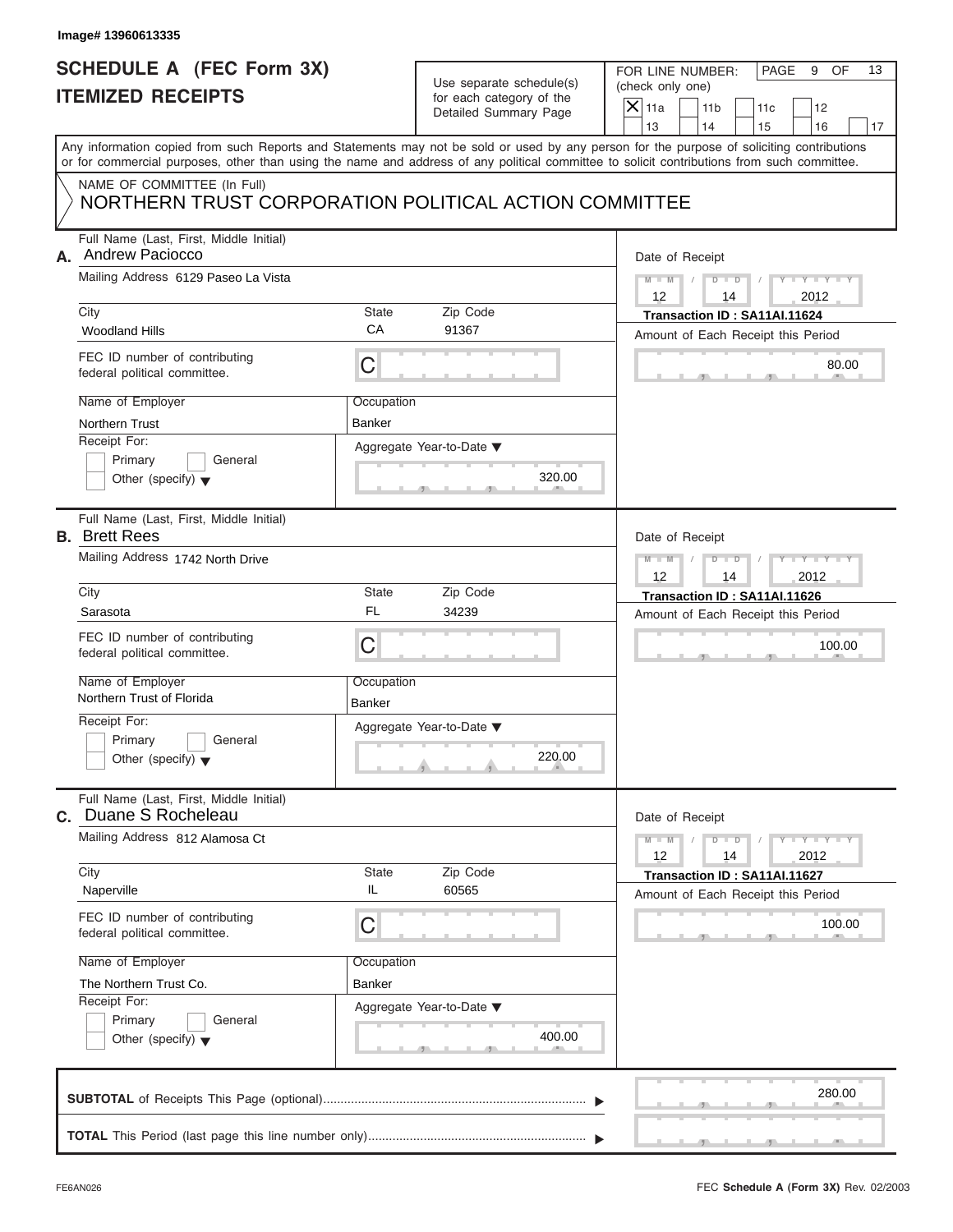## **SCHEDULE A (FEC Form 3X) ITEMIZED RECEIPTS**

| Use separate schedule(s) |
|--------------------------|
| for each category of the |
| Detailed Summary Page    |

| Image# 13960613336                                                                                                                                                                                                                                                                      |                             |                                                                               |                                                                                         |                                                             |
|-----------------------------------------------------------------------------------------------------------------------------------------------------------------------------------------------------------------------------------------------------------------------------------------|-----------------------------|-------------------------------------------------------------------------------|-----------------------------------------------------------------------------------------|-------------------------------------------------------------|
| <b>SCHEDULE A (FEC Form 3X)</b><br><b>ITEMIZED RECEIPTS</b>                                                                                                                                                                                                                             |                             | Use separate schedule(s)<br>for each category of the<br>Detailed Summary Page | FOR LINE NUMBER:<br>(check only one)<br>$\mathsf{X}$ 11a<br>11 <sub>b</sub><br>13<br>14 | PAGE 10 OF<br>13<br>11c<br>12<br>15<br>16<br>17             |
| Any information copied from such Reports and Statements may not be sold or used by any person for the purpose of soliciting contributions<br>or for commercial purposes, other than using the name and address of any political committee to solicit contributions from such committee. |                             |                                                                               |                                                                                         |                                                             |
| NAME OF COMMITTEE (In Full)<br>NORTHERN TRUST CORPORATION POLITICAL ACTION COMMITTEE                                                                                                                                                                                                    |                             |                                                                               |                                                                                         |                                                             |
| Full Name (Last, First, Middle Initial)<br>Jana R Schreuder<br>А.<br>Mailing Address 803 Armour Dr.<br>State<br>City                                                                                                                                                                    |                             | Zip Code                                                                      | Date of Receipt<br>$D - D$<br>$M - M$<br>12<br>14<br>Transaction ID: SA11AI.11630       | $Y - Y - Y - Y$<br>2012                                     |
| Lake Bluff                                                                                                                                                                                                                                                                              | IL                          | 60044                                                                         | Amount of Each Receipt this Period                                                      |                                                             |
| FEC ID number of contributing<br>federal political committee.                                                                                                                                                                                                                           | C                           |                                                                               |                                                                                         | 500.00                                                      |
| Name of Employer<br>Northern Trust                                                                                                                                                                                                                                                      | Occupation<br><b>Banker</b> |                                                                               |                                                                                         |                                                             |
| Receipt For:<br>Primary<br>General<br>Other (specify) $\blacktriangledown$                                                                                                                                                                                                              |                             | Aggregate Year-to-Date ▼<br>1500.00                                           |                                                                                         |                                                             |
| Full Name (Last, First, Middle Initial)<br><b>B.</b> Louisa Taylor                                                                                                                                                                                                                      |                             |                                                                               | Date of Receipt                                                                         |                                                             |
| Mailing Address 100 East Bellevue                                                                                                                                                                                                                                                       |                             |                                                                               | $M - M$<br>$D - I - D$<br>12<br>14                                                      | Y T Y T Y T<br>2012                                         |
| City                                                                                                                                                                                                                                                                                    | State<br>IL                 | Zip Code                                                                      | Transaction ID: SA11AI.11631                                                            |                                                             |
| Chicago<br>FEC ID number of contributing<br>federal political committee.                                                                                                                                                                                                                | C                           | 60611                                                                         | Amount of Each Receipt this Period                                                      | 80.00                                                       |
| Name of Employer<br>The Northern Trust Company                                                                                                                                                                                                                                          | Occupation<br>Banker        |                                                                               |                                                                                         |                                                             |
| Receipt For:<br>Primary<br>General<br>Other (specify) $\blacktriangledown$                                                                                                                                                                                                              |                             | Aggregate Year-to-Date ▼<br>240.00                                            |                                                                                         |                                                             |
| Full Name (Last, First, Middle Initial)<br>C. David Tentiger<br>Mailing Address 117 South Waiola Drive                                                                                                                                                                                  |                             |                                                                               | Date of Receipt                                                                         |                                                             |
|                                                                                                                                                                                                                                                                                         |                             |                                                                               | $M - M$<br>$D$ $D$<br>12<br>14                                                          | $\mathbf{I} = \mathbf{Y} + \mathbf{I} - \mathbf{Y}$<br>2012 |
| City<br>LaGrange                                                                                                                                                                                                                                                                        | State<br>IL                 | Zip Code<br>60525                                                             | Transaction ID: SA11AI.11632<br>Amount of Each Receipt this Period                      |                                                             |
| FEC ID number of contributing<br>federal political committee.                                                                                                                                                                                                                           | С                           |                                                                               |                                                                                         | 100.00                                                      |
| Name of Employer                                                                                                                                                                                                                                                                        | Occupation                  |                                                                               |                                                                                         |                                                             |
| Northern Trust<br>Receipt For:                                                                                                                                                                                                                                                          | Banker                      |                                                                               |                                                                                         |                                                             |
| Primary<br>General<br>Other (specify) $\blacktriangledown$                                                                                                                                                                                                                              |                             | Aggregate Year-to-Date ▼<br>300.00                                            |                                                                                         |                                                             |
|                                                                                                                                                                                                                                                                                         |                             |                                                                               |                                                                                         | 680.00                                                      |
|                                                                                                                                                                                                                                                                                         |                             |                                                                               |                                                                                         |                                                             |

S S S , , .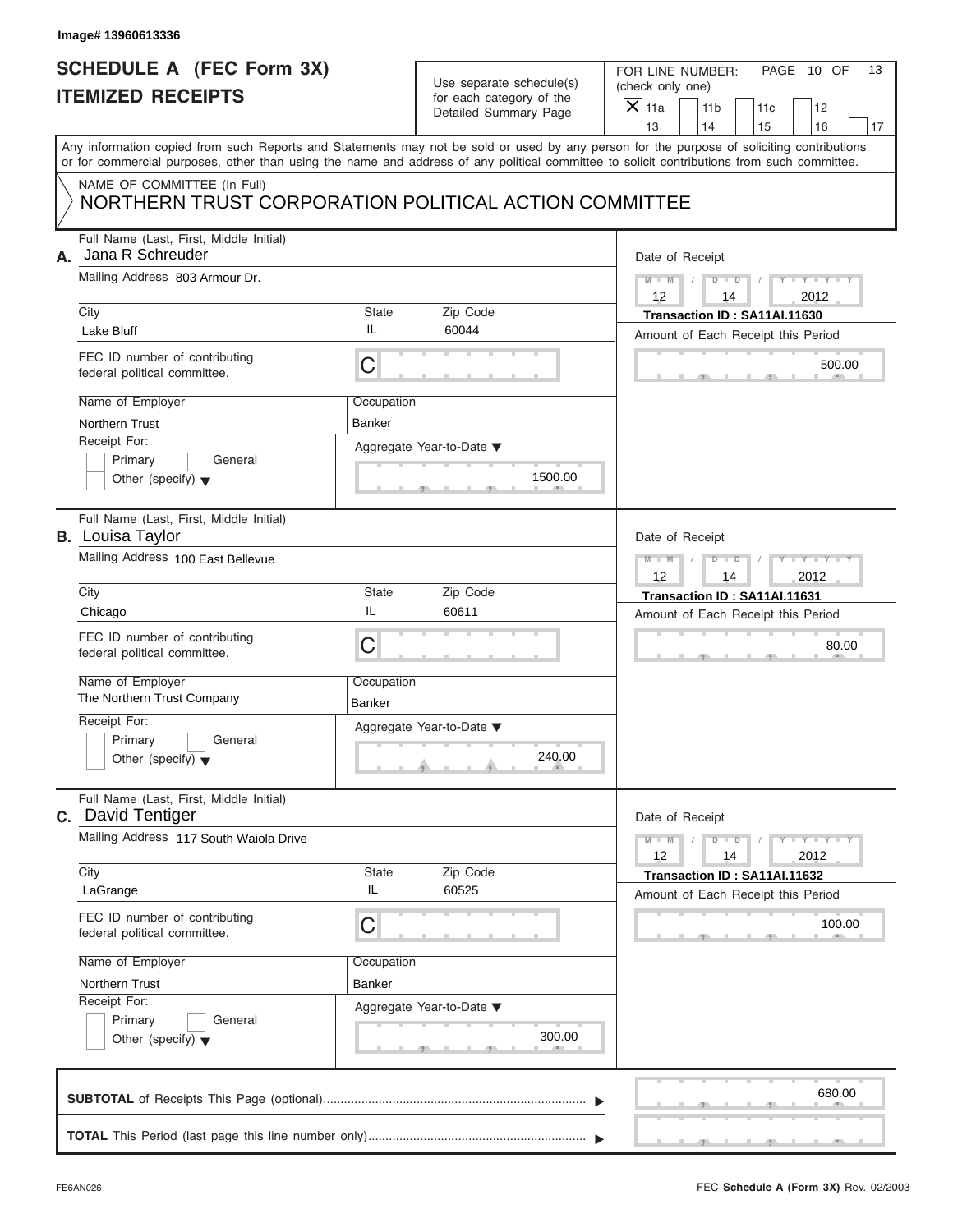## **SCHEDULE A (FEC Form 3X) ITEMIZED RECEIPTS**

| Use separate schedule(s) |
|--------------------------|
| for each category of the |
| Detailed Summary Page    |

|                                                                         | Image# 13960613337                                                                                                                         |                           |                                                                               |                                                                                                                                            |  |
|-------------------------------------------------------------------------|--------------------------------------------------------------------------------------------------------------------------------------------|---------------------------|-------------------------------------------------------------------------------|--------------------------------------------------------------------------------------------------------------------------------------------|--|
|                                                                         | <b>SCHEDULE A (FEC Form 3X)</b><br><b>ITEMIZED RECEIPTS</b>                                                                                |                           | Use separate schedule(s)<br>for each category of the<br>Detailed Summary Page | PAGE 11 OF<br>FOR LINE NUMBER:<br>13<br>(check only one)<br>$\mathsf{X}$ 11a<br>11 <sub>b</sub><br>11c<br>12<br>13<br>14<br>16<br>15<br>17 |  |
|                                                                         | or for commercial purposes, other than using the name and address of any political committee to solicit contributions from such committee. |                           |                                                                               | Any information copied from such Reports and Statements may not be sold or used by any person for the purpose of soliciting contributions  |  |
|                                                                         | NAME OF COMMITTEE (In Full)<br>NORTHERN TRUST CORPORATION POLITICAL ACTION COMMITTEE                                                       |                           |                                                                               |                                                                                                                                            |  |
| А.                                                                      | Full Name (Last, First, Middle Initial)<br>Sheldon W Woldt<br>Mailing Address 441 East Erie Street<br>3805<br>City<br>Chicago              | State<br>IL               | Zip Code<br>60611                                                             | Date of Receipt<br>$Y - Y - Y - Y - Y$<br>$M - M$<br>$D$ $D$<br>12<br>2012<br>14<br>Transaction ID: SA11AI.11634                           |  |
|                                                                         | FEC ID number of contributing<br>federal political committee.<br>Name of Employer                                                          | $\mathsf C$<br>Occupation |                                                                               | Amount of Each Receipt this Period<br>200.00                                                                                               |  |
|                                                                         | Northern Trust Company<br>Receipt For:<br>Primary<br>General<br>Other (specify) $\blacktriangledown$                                       | <b>Banker</b>             | Aggregate Year-to-Date ▼<br>880.00                                            |                                                                                                                                            |  |
| Full Name (Last, First, Middle Initial)<br>В.<br><b>Mailing Address</b> |                                                                                                                                            |                           |                                                                               | Date of Receipt<br>Y FY FY FY<br>$M - M$<br>$D$ $D$                                                                                        |  |
|                                                                         | City                                                                                                                                       | <b>State</b>              | Zip Code                                                                      | Amount of Each Receipt this Period                                                                                                         |  |
|                                                                         | FEC ID number of contributing<br>federal political committee.<br>Name of Employer                                                          | C<br>Occupation           |                                                                               | $-9$                                                                                                                                       |  |
|                                                                         | Receipt For:<br>Primary<br>General<br>Other (specify) $\blacktriangledown$                                                                 |                           | Aggregate Year-to-Date ▼                                                      |                                                                                                                                            |  |
| Full Name (Last, First, Middle Initial)<br>C.                           |                                                                                                                                            |                           |                                                                               | Date of Receipt                                                                                                                            |  |
|                                                                         | <b>Mailing Address</b><br>Zip Code<br>City<br>State                                                                                        |                           |                                                                               | $M - M$<br>$D$ $D$<br>$Y = Y + Y +$                                                                                                        |  |
|                                                                         | FEC ID number of contributing<br>federal political committee.<br>Name of Employer                                                          | C<br>Occupation           |                                                                               | Amount of Each Receipt this Period                                                                                                         |  |
|                                                                         | Receipt For:<br>Primary<br>General<br>Other (specify) $\blacktriangledown$                                                                 |                           | Aggregate Year-to-Date ▼                                                      |                                                                                                                                            |  |
|                                                                         |                                                                                                                                            |                           |                                                                               | 200.00                                                                                                                                     |  |
|                                                                         |                                                                                                                                            |                           |                                                                               | 2060.00                                                                                                                                    |  |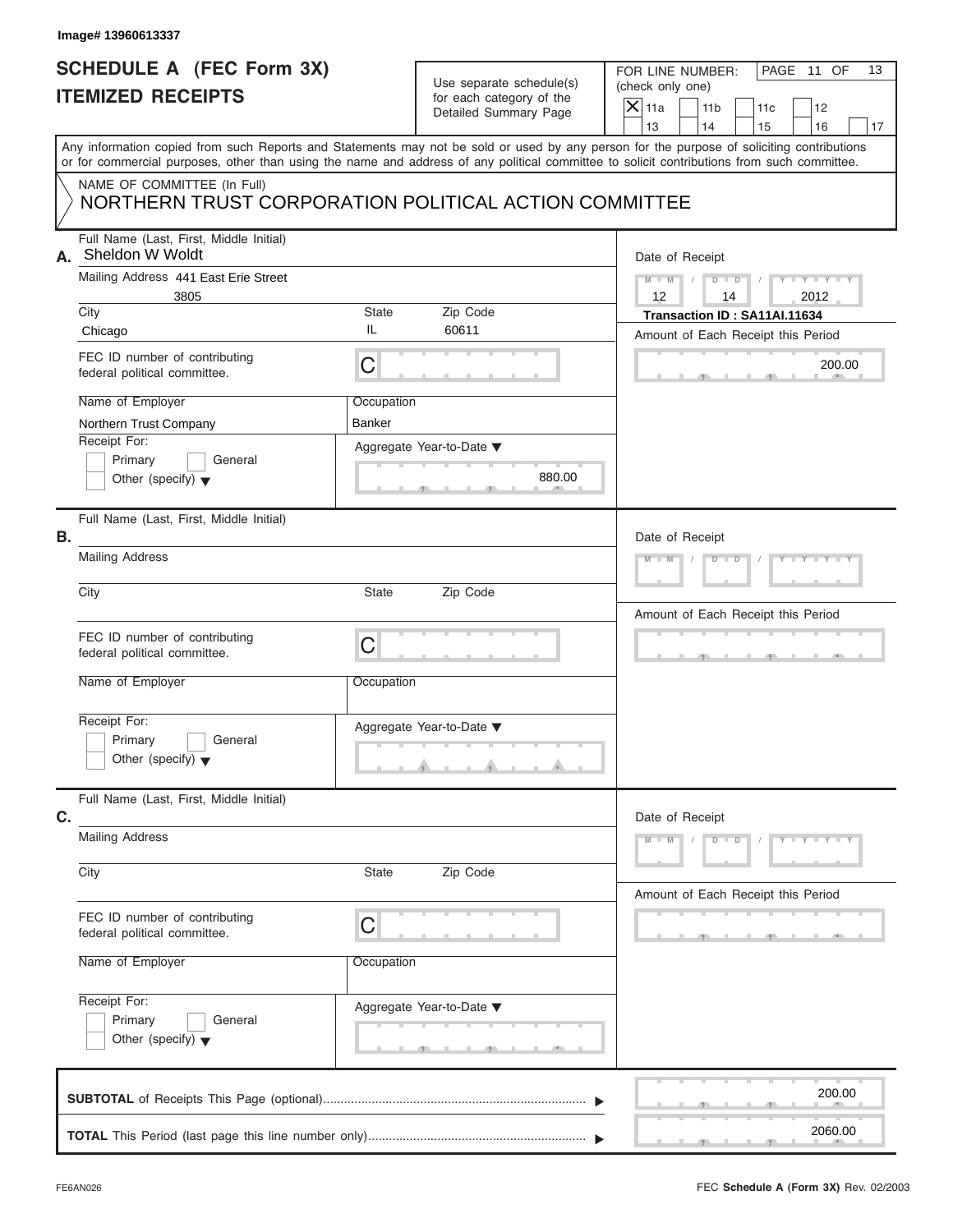| Image# 13960613338                                                                                                                                                                                                                                                                      |                                                                                      |                                                                  |                                                                                                                      |  |  |
|-----------------------------------------------------------------------------------------------------------------------------------------------------------------------------------------------------------------------------------------------------------------------------------------|--------------------------------------------------------------------------------------|------------------------------------------------------------------|----------------------------------------------------------------------------------------------------------------------|--|--|
| SCHEDULE B (FEC Form 3X)<br><b>ITEMIZED DISBURSEMENTS</b>                                                                                                                                                                                                                               | Use separate schedule(s)<br>for each category of the<br>Detailed Summary Page        | FOR LINE NUMBER:<br>(check only one)<br>$\vert$ $\chi$ 21b<br>27 | PAGE 12 OF<br>13<br>22<br>23<br>24<br>25<br>26<br>28a<br>28 <sub>b</sub><br>28 <sub>c</sub><br>29<br>30 <sub>b</sub> |  |  |
| Any information copied from such Reports and Statements may not be sold or used by any person for the purpose of soliciting contributions<br>or for commercial purposes, other than using the name and address of any political committee to solicit contributions from such committee. |                                                                                      |                                                                  |                                                                                                                      |  |  |
| NAME OF COMMITTEE (In Full)<br>NORTHERN TRUST CORPORATION POLITICAL ACTION COMMITTEE                                                                                                                                                                                                    |                                                                                      |                                                                  |                                                                                                                      |  |  |
| Full Name (Last, First, Middle Initial)<br>A. Luis Gutierrez                                                                                                                                                                                                                            |                                                                                      |                                                                  | Date of Disbursement                                                                                                 |  |  |
| Mailing Address 730 N. Franklin Street                                                                                                                                                                                                                                                  |                                                                                      |                                                                  |                                                                                                                      |  |  |
| Suite 300<br>City<br>Chicago                                                                                                                                                                                                                                                            | Zip Code<br>State<br>IL<br>60654                                                     |                                                                  | Transaction ID: SB21B.11636                                                                                          |  |  |
| Purpose of Disbursement                                                                                                                                                                                                                                                                 |                                                                                      | 011                                                              | Amount of Each Disbursement this Period                                                                              |  |  |
| Candidate Name<br><b>Gutierrez for Congress</b>                                                                                                                                                                                                                                         |                                                                                      | Category/<br><b>Type</b>                                         | 2500.00                                                                                                              |  |  |
| Office Sought:<br>House<br>Senate<br>President<br>State:<br>IL<br>District:<br>04                                                                                                                                                                                                       | Disbursement For: 2014<br>General<br>Primary<br>Other (specify) $\blacktriangledown$ |                                                                  |                                                                                                                      |  |  |
| Full Name (Last, First, Middle Initial)<br>В.                                                                                                                                                                                                                                           |                                                                                      |                                                                  | Date of Disbursement                                                                                                 |  |  |
| <b>Mailing Address</b>                                                                                                                                                                                                                                                                  | $Y = Y + Y + Y$<br>$D$ $D$<br>$-N$                                                   |                                                                  |                                                                                                                      |  |  |
| City                                                                                                                                                                                                                                                                                    | State<br>Zip Code                                                                    |                                                                  |                                                                                                                      |  |  |
| Purpose of Disbursement<br>Candidate Name                                                                                                                                                                                                                                               |                                                                                      |                                                                  | Amount of Each Disbursement this Period                                                                              |  |  |
| Office Sought:<br>House                                                                                                                                                                                                                                                                 | Disbursement For:                                                                    | Category/<br><b>Type</b>                                         |                                                                                                                      |  |  |
| Senate<br>President<br>State:<br>District:                                                                                                                                                                                                                                              | Primary<br>General<br>Other (specify) $\blacktriangledown$                           |                                                                  |                                                                                                                      |  |  |
| Full Name (Last, First, Middle Initial)<br>C.                                                                                                                                                                                                                                           |                                                                                      |                                                                  | Date of Disbursement                                                                                                 |  |  |
| <b>Mailing Address</b>                                                                                                                                                                                                                                                                  |                                                                                      |                                                                  | $D$ $D$<br>$Y - Y - Y - Y - Y$<br>M<br>$- M$                                                                         |  |  |
| City<br>State                                                                                                                                                                                                                                                                           |                                                                                      |                                                                  |                                                                                                                      |  |  |
| Purpose of Disbursement<br>Candidate Name                                                                                                                                                                                                                                               | Amount of Each Disbursement this Period                                              |                                                                  |                                                                                                                      |  |  |
| Office Sought:<br>House<br>Senate                                                                                                                                                                                                                                                       | Disbursement For:<br>Primary<br>General                                              | Category/<br><b>Type</b>                                         |                                                                                                                      |  |  |
| President<br>State:<br>District:                                                                                                                                                                                                                                                        | Other (specify) $\blacktriangledown$                                                 |                                                                  |                                                                                                                      |  |  |
|                                                                                                                                                                                                                                                                                         |                                                                                      |                                                                  | 2500.00                                                                                                              |  |  |
|                                                                                                                                                                                                                                                                                         |                                                                                      |                                                                  | 2500.00                                                                                                              |  |  |